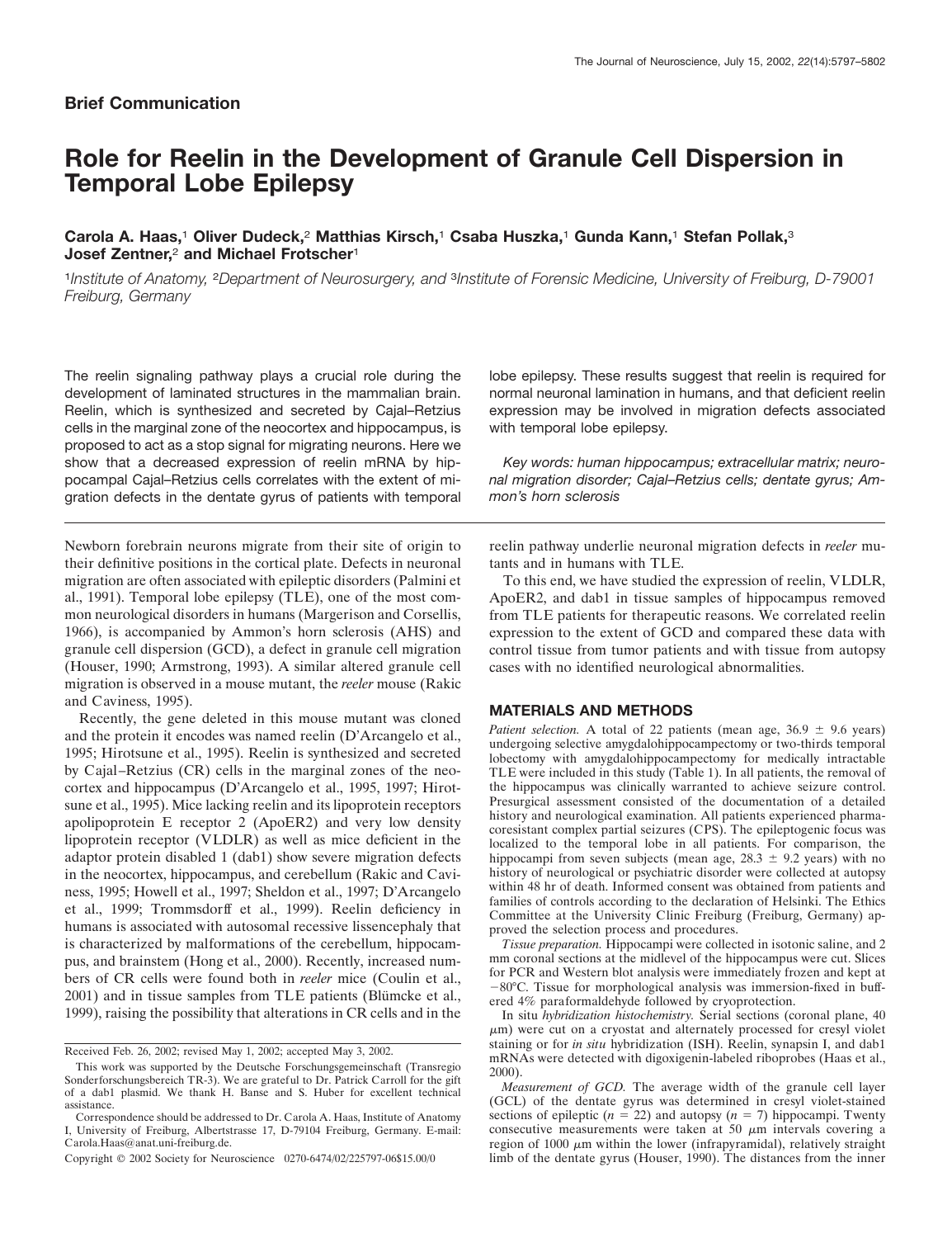## **Table 1. Clinical data of TLE patients with AHS and autopsy cases used in this study**

|                       | Patient        | Age    | Sex                       | Onset          | Duration    | Frequency      | Seizure       |
|-----------------------|----------------|--------|---------------------------|----------------|-------------|----------------|---------------|
| TLE group 1 (for ISH) | I1             | 17     | $\mathbf M$               | 14             | 3           | Not known      | SPS, CPS      |
|                       | I2             | 16     | $\mathbf M$               | 4.5            | 11.5        | $3-4/m$ onth   | SPS, CPS      |
|                       | I3             | 32     | $\boldsymbol{\mathrm{F}}$ | $\mathfrak{2}$ | $30\,$      | $2-3/month$    | SPS, CPS      |
|                       | I <sub>4</sub> | 53     | M                         | 38             | 15          | Not known      | SPS, CPS      |
|                       | <b>I5</b>      | 31     | M                         | 2              | 29          | Not known      | CPS, sGS      |
|                       | <b>I6</b>      | 39     | $\boldsymbol{\mathrm{F}}$ | 1.5            | 37.5        | $2-8/month$    | SPS, CPS, sGS |
|                       | I7             | 43     | $\mathbf M$               | 35             | $\,$ 8 $\,$ | $3-4/month$    | SPS, CPS      |
|                       | <b>I8</b>      | 57     | $\mathbf{F}$              | $\overline{7}$ | 50          | Not known      | SPS, CPS      |
|                       | <b>I9</b>      | 33     | F                         | 20             | 13          | 5/month        | SPS, CPS, sGS |
|                       | I10            | 44     | F                         | 6              | 36          | 3/month        | <b>CPS</b>    |
|                       | I11            | $18\,$ | $\mathbf M$               | 2              | 16          | $2-3/month$    | SPS, CPS, sGS |
|                       | <b>I12</b>     | 44     | M                         | 6              | 38          | $2-3/month$    | SPS, CPS, sGS |
|                       | I13            | 40     | M                         | 30             | 10          | $6-10$ /year   | SPS, CPS, sGS |
|                       | I14            | 34     | $\mathbf M$               | $\overline{4}$ | 30          | $2 - 3$ /month | SPS, CPS, sGS |
|                       | <b>I15</b>     | 52     | $\boldsymbol{\mathrm{F}}$ | 8              | 44          | $3-4/month$    | SPS, CPS, sGS |
| TLE group 2 (for PCR) | P <sub>1</sub> | 27     | F                         | 13             | 14          | $1 - 3$ /month | SPS, CPS, sGS |
|                       | P <sub>2</sub> | 29     | $\mathbf M$               | 1.5            | $27\,$      | Not known      | SPS, CPS, sGS |
|                       | P <sub>3</sub> | 41     | F                         | $18\,$         | 23          | $6 - 7$ /month | SPS, CPS, sGS |
|                       | P <sub>4</sub> | 32     | M                         | 8              | 24          | $2$ /week      | SPS, CPS, sGS |
|                       | P <sub>5</sub> | 22     | F                         | 11             | 11          | $2$ /week      | SPS, CPS      |
|                       | <b>P6</b>      | 38     | $\mathbf M$               | 8              | 30          | Not known      | SPS, CPS      |
|                       | P7             | 37     | $\mathbf{F}$              | Not known      | Not known   | Not known      | Not known     |
| Autopsy group 3       | A1             | 24     | M                         |                |             |                |               |
|                       | A2             | 33     | $\boldsymbol{\mathrm{F}}$ |                |             |                |               |
|                       | A3             | 34     | $\mathbf M$               |                |             |                |               |
|                       | A4             | $48\,$ | $\mathbf M$               |                |             |                |               |
|                       | A <sub>5</sub> | 19     | $\mathbf F$               |                |             |                |               |
|                       | A <sub>6</sub> | 5      | M                         |                |             |                |               |
|                       | A7             | 35     | M                         |                |             |                |               |

Groups indicate the patients and cases used for ISH and PCR experiments. Age represents the age of the patients at surgery (TLE) or death (autopsy). Onset refers to the age at which a first epileptic seizure was documented. Duration indicates the duration of the epileptic disorder in years. Frequency indicates the frequency of seizure attacks, and seizure indicates the type of seizure (SPS, single partial seizure; sGS, secondary generalized seizure). M, Male; F, female.

(hilar) border of the GCL to the outer border of the most distal granule cell somata were determined using an image analysis system (StereoInvestigator; MicroBrightField Inc., Colchester, VT). The mean and SD of 20 measurements in five sections were calculated for each case.

*Cell counting.* Reelin mRNA-positive cells were counted along the hippocampal fissure in five consecutive sections of epilepsy  $(n = 15)$  and autopsy  $(n = 7)$  hippocampal specimens at  $200 \times$  magnification using a counting grid, defining an area of interest to a width of 500  $\mu$ m along the hippocampal fissure.

*Microdissection of the dentate gyrus for PCR analysis.* Cryosections (50  $\mu$ m) of the hippocampus were collected on RNase-free slides and fixed in  $-20^{\circ}$ C ethanol (75%; 20 min). Three sections were used for measurements of GCD, and three sections were stained with toluidin blue (1% in 75% ethanol;  $-20^{\circ}$ C) for microdissection. For this, the dentate gyrus was excised using a scalpel blade and collected in Trizol (Invitrogen, Carlsbad, CA). The remainder of the section was kept for measurements of the microdissected volume, which was determined with an image analysis system. The averaged volume from three sections per patient was used for normalization.

*RNA extraction and reverse transcription.* Total RNA was isolated according to the manufacturer's instructions along with 0.5 ng of *Dro* $sophila$   $poly(A^+)$  RNA (Clontech, Palo Alto, CA) added as external standard. RNA was treated with DNase (Invitrogen), and reverse transcription (RT) was performed in 30  $\mu$ l reactions containing  $\leq$  2  $\mu$ g of RNA, 1  $\mu$ g of oligo(dT), 500  $\mu$ M deoxyNTPs, 30 U of RNase inhibitor, and 200 U of Moloney murine leukemia virus-reverse transcriptase (all from Promega, Madison, WI) for 60 min at 40°C following a standard protocol.

*Real time quantitative RT-PCR.* Abundance of transcripts was determined by real-time quantitative PCR on a GeneAmp 5700-System with SYBR Green (Applied Biosystems, Foster City, CA). Primers [human reelin: forward 5'-GCACCAGCCAAAGGACTTCA-3', reverse 5'-GT-TGCCACCAGCGCAGTAA-3'; human VLDLR: forward 5'-CCAG-TGGCCTAACGGAATTACA-3', reverse 5'-CCTACGATCTTGGCC-ATTCAAG-3'; human ApoER2: forward 5'-GCTGAGCCAGCGCT-TGTACT-3, reverse 5-GGAGGAGATCAGCGTCTTTCTG-3; human dab1: forward 5'-ATCGCAGTGAAGCCACTTTGATA-3', reverse 5-AGCTGCGGAAACTTCATCAATC-3; *Drosophila* glucose-6 phosphate dehydrogenase: forward 5'-ACACCGCCCTGGATCTCATA-3', reverse 5-ACGAACGTGTGCGGAATCTT-3] were used at 250 nM. Cycling conditions were as follows: 10 min at 95°C followed by 40 cycles of 1 min at 95°C and 1 min at 60°C. Monitoring the fluorescence signal, which is proportional to the amount of double-stranded product, yielded complete amplification profiles. Melting curves of the amplified products were used to control for specificity of the amplification reaction.

From the amplification curves obtained, a threshold cycle number (Ct) was calculated, corresponding to the cycle number at which a userdefined fluorescence signal is reached. Differences in Ct values were used to calculate relative amounts of PCR product. Details of this relative quantification can be found at: http://www.appliedbiosystems.com/support/(Relative quantitation of gene expression; User Bulletin #2). Because of heterogeneity of the tissue samples with respect to diseaserelated cell loss, an internal standard was found to be unreliable for normalization. Therefore, we used an external standard and the dissected tissue volume to normalize gene expression levels from different patients.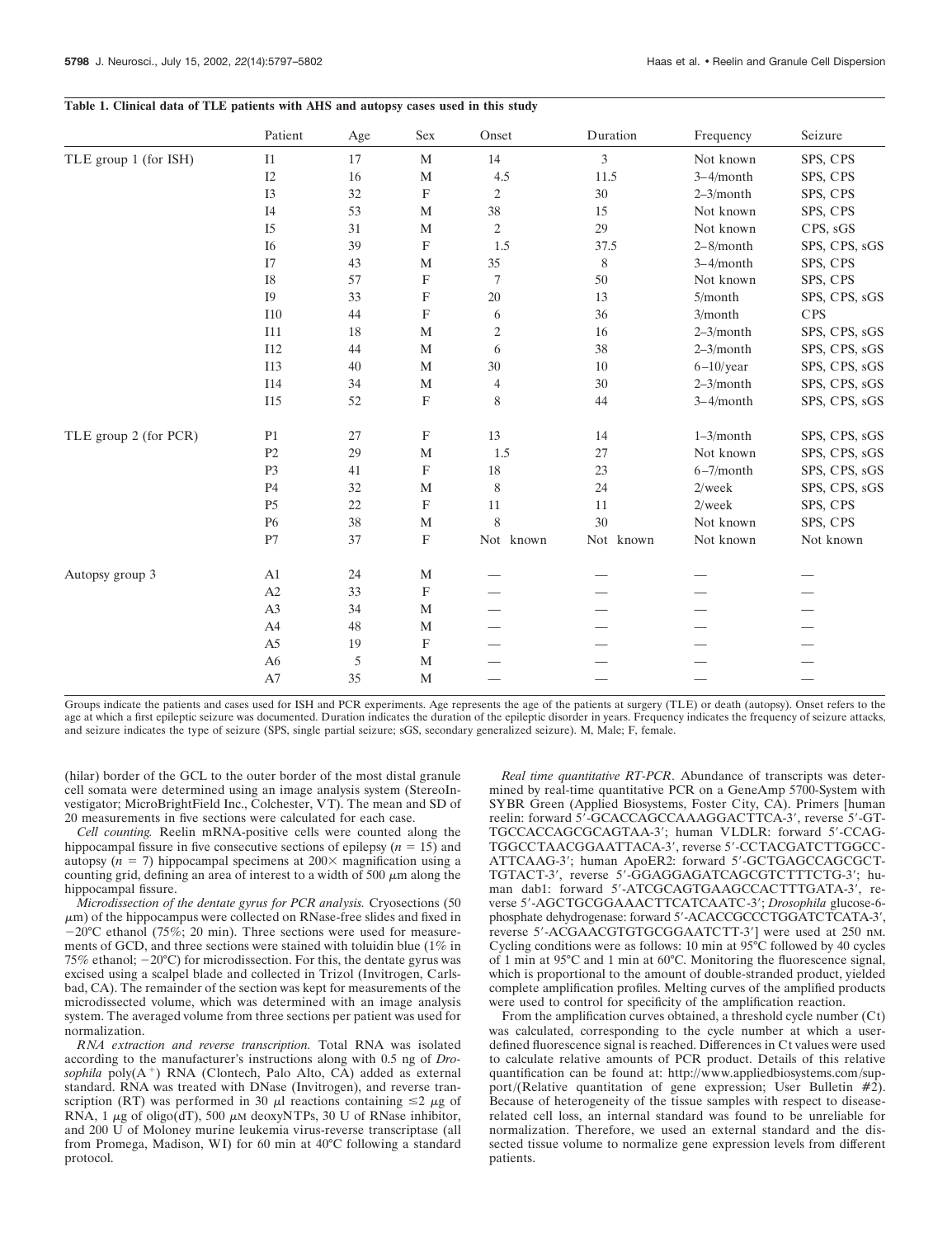

*Western blot analysis.* Protein extracts were prepared from isolated human dentate gyrus, size-fractionated by SDS-PAGE, and transferred to nylon membrane by electroblotting. Immunodetection of dab1 was performed by treatment with an anti-dab1 antibody (1:5000; Chemicon International, Temecula, CA) followed by incubation with an alkaline phosphatase-coupled secondary antibody and enhanced chemiluminescence for detection.

## **RESULTS**

In hippocampal sections of control tissue (Fig. 1*a–c*), many reelin mRNA-expressing neurons were found by ISH. Reelin mRNApositive cells showed a bipolar morphology resembling CR cells and were predominantly located at the hippocampal fissure (Fig. 1*c*). To test for RNA integrity in the autoptic hippocampi, ISH for synapsin I mRNA was performed in parallel with the tissue samples probed for reelin. Synapsin I mRNA, encoding for a neuron-specific protein, could be detected in virtually every neuron of the dentate gyrus, confirming the RNA integrity of the autoptic tissue (data not shown).

Next, we investigated the expression of reelin mRNA in hippocampal specimens from patients with TLE. In specimens with mild GCD (visualized by cresyl violet staining), many reelin mRNA-positive cells were observed, located predominantly at the hippocampal fissure (Fig. 2*a,b*). In contrast, in TLE cases with severe GCD, we found only very few reelin mRNA-positive cells

*Figure 1.* Reelin mRNA expression in a representative sample of a human control hippocampus. *a*, Hippocampal areas in cresyl violet stain. The *inset* is shown in *b*. Scale bar, 400  $\mu$ m. *b*, Portion of the dentate gyrus framed in *a*. The GCL is densely packed. Scale bar, 80  $\mu$ m. *c*, ISH for reelin mRNA. Many reelin mRNA-positive cells with bipolar morphology resembling CR cells are observed at the hippocampal fissure (*arrows*). Same magnification as in *b*. *CA1, CA2, CA3*, Hippocampal subfields; *ML*, Dentate molecular layer.

(Fig. 2*c,d*). In a quantitative analysis of 15 TLE patients and seven autopsy cases (see also Table 1), the number of reelin mRNA-expressing neurons was counted. In parallel, the width of the GCL, used as an indicator of GCD, was measured in cresyl violet-stained serial sections of the same hippocampi. This analysis revealed a striking correlation: In epileptic hippocampi with little GCD, many reelin mRNA-positive cells were counted, similar to values of nonepileptic controls. In contrast, in hippocampal sections from patients with severe GCD, we found only low numbers of reelin mRNA-expressing neurons, indicating an inverse correlation between the extent of GCD and reelin mRNA expression in individual cases of epileptic disorder (Fig. 2*e,f*).

To substantiate this semiquantitative result obtained by cell counting, we applied a quantitative RT-PCR approach. Because the epileptic material varied considerably with respect to cell death and gliosis, we developed a quantification procedure that included three additional steps: (1) microdissection of the dentate gyrus, (2) morphometric measurement of the microdissected volume, and (3) addition of an external, unrelated standard RNA [*Drosophila* poly $(A^+)$ ] before reverse transcription and PCR analysis. This procedure made it possible to normalize gene expression levels from different patients.

This quantitative RT-PCR approach was used to measure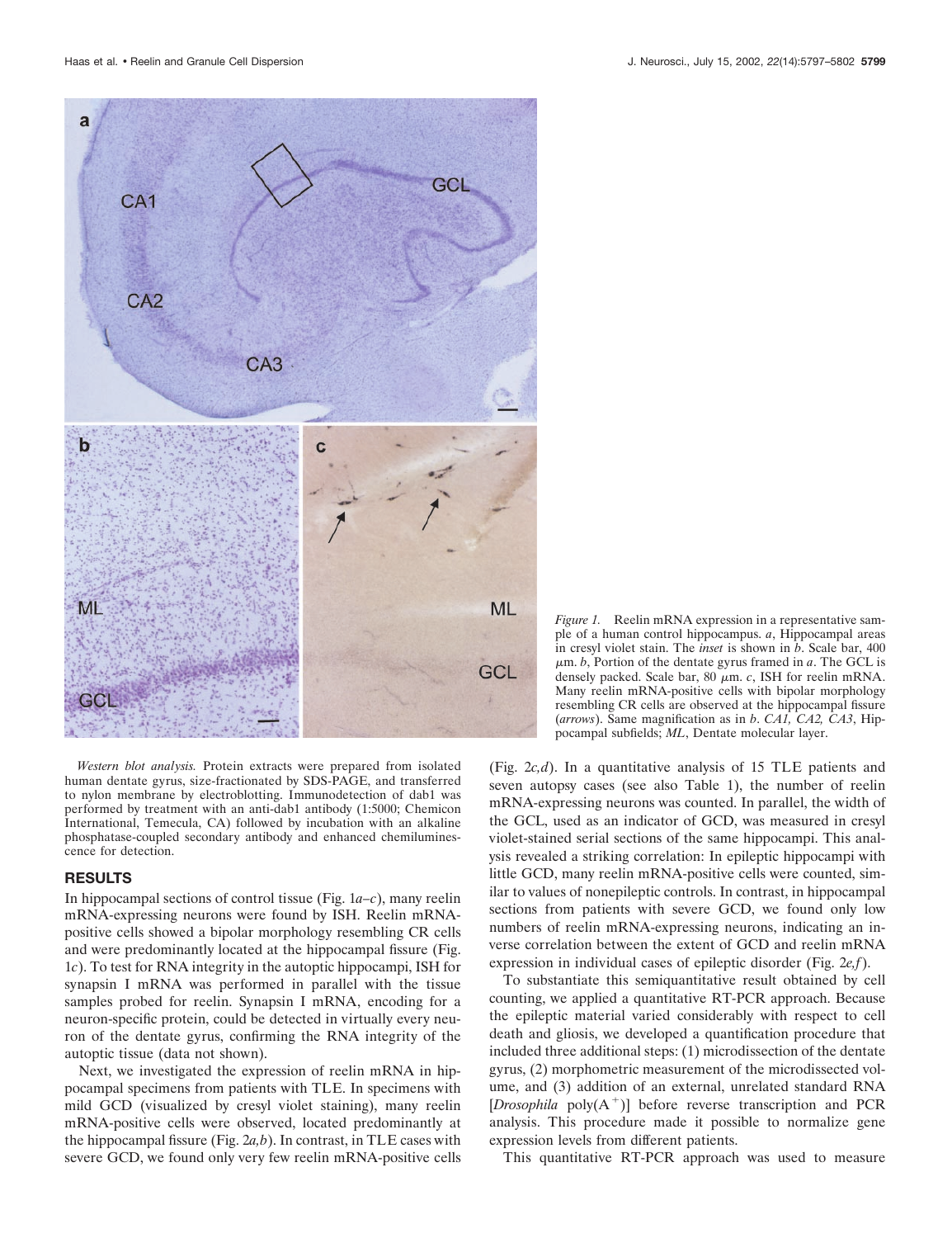

*Figure 2.* Reelin mRNA expression in the dentate gyrus of control and epileptic cases. *a–d*, Reelin mRNA expression in representative samples of epileptic hippocampi with mild (*a, b*) and severe (*c, d*) GCD. Consecutive sections are shown in cresyl violet stain and after ISH for reelin mRNA. *Arrows* point to reelin mRNA-positive cells at the hippocampal fissure. Scale bars: *a, b*, 100  $\mu$ m; *c, d*, 50  $\mu$ m. *e, f*, Correlation of the GCD (width of the GCL) and number of reelin mRNA-expressing CR cells in sections of seven control hippocampi (*white bars*) and 15 epileptic hippocampi with AHS ( *gray bars*). Data are represented as mean  $\pm$  SD. *ML*, Dentate molecular layer.

reelin mRNA expression in sections of seven epileptic hippocampi. The PCR results were compared with the extent of GCD measured in cresyl violet-stained sections of the same cases. The relative abundance of reelin mRNA varied considerably between the individual epileptic hippocampi (Fig. 3*a*); however, when compared with the width of the GCL, a clear correlation was observed. In cases with small GCD (Fig. 3*a,c*, *case 1*), high levels of reelin mRNA were found. In contrast, in cases with severe GCD (Fig. 3*a,c*, *case 7*), only small amounts of reelin mRNA were measured. In conclusion, a similar inverse correlation between reelin mRNA expression and GCD as observed by cell counting was found by quantitative RT-PCR (Fig. 3*e*).

Reelin, acting as a stop signal for migrating neurons, requires the presence of reelin receptors on the respective target cells. Therefore, we investigated simultaneously the expression of VLDLR (Fig. 3*b*), ApoER2 (Fig. 3*d*), and dab1 (Fig. 3*f*) mRNAs in the same epileptic cases by quantitative RT-PCR. All three mRNA species are expressed in human hippocampi with AHS. The relative dab1 mRNA levels were high in contrast to the low expression levels of VLDLR and ApoER2 mRNA. No correlation to GCD was observed for these three mRNA species. However, dab1 mRNA was localized to dentate granule neurons in the human dentate gyrus by ISH (Fig. 3*g,h*), and dab1 protein was detected by immunoblotting in extracts from human hippocampus (data not shown), suggesting that reelin signaling takes place in granule cells.

## **DISCUSSION**

Our results show an inverse correlation between reelin expression and GCD in human epileptic hippocampal tissue. Lack of reelin during development prevents the formation of a densely packed GCL in *reeler* mice. We observed very few reelin mRNAsynthesizing CR cells and low reelin mRNA levels in tissue samples from TLE patients with pronounced GCD, indicating that reelin is also essential in humans for the formation of a densely packed GCL. It should be pointed out, however, that reelin expression is reduced, not absent, in the present tissue samples from TLE patients. A defect in the human *reelin* gene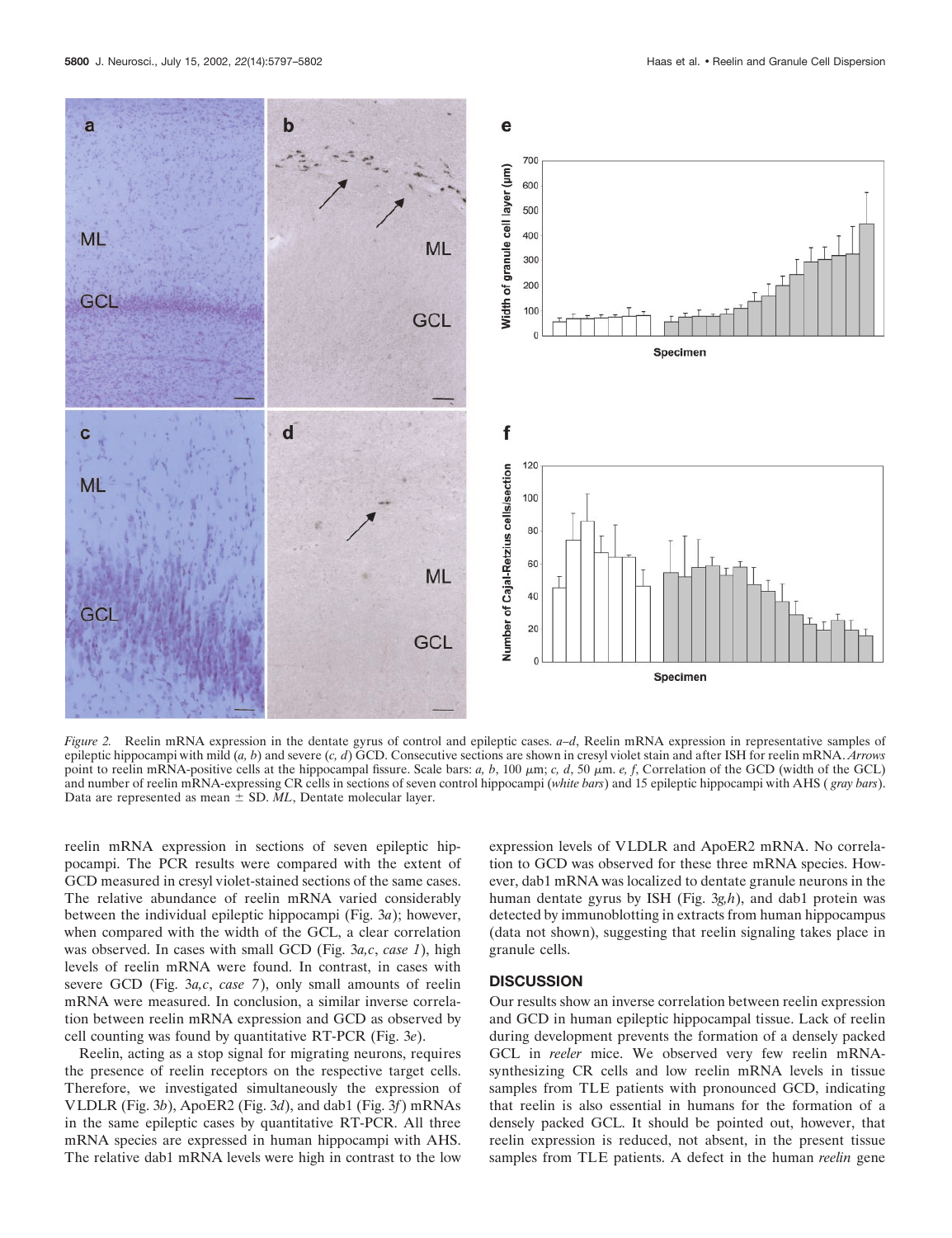

*Figure 3.* Expression profiles of reelin signal-transduction components in epileptic human hippocampi. *a*, Histogram showing the amounts of reelin mRNA in the dentate gyrus of individual epileptic human hippocampi (*n* = 7). Reelin mRNA levels were determined by quantitative RT-PCR in extracts from microdissected dentate gyri. Two measurements for each individual case were performed. Quantification included the addition of an external standard and volume measurement of the microdissected region. *b, d, f*, Histograms showing the expression levels of VLDLR (*b*), ApoER2 (*d*), and dab1 (*f*) mRNA in the dentate gyrus of individual epileptic human hippocampi. The epileptic cases  $(n = 7)$  were identical to the ones shown in *a*. *c*, Histogram showing the width of the GCL in the dentate gyrus of individual epileptic hippocampi. The width of the GCL was measured in cresyl violet-stained sections of the same cases  $(n = 7)$  as shown in *a*. *e*, Correlation of reelin mRNA levels and the width of the GCL. The reelin mRNA levels shown in *a* were plotted against the width of the GCL (*c*). *g*, Expression of dab1 mRNA in granule cells of a normal human dentate gyrus visualized by ISH. *h*, Expression of dab1 mRNA in the dentate gyrus of a TLE patient. Note dab1 mRNA in dispersed granule cells. Scale bars,  $80 \mu m$  ( $g$ ,  $h$ ). *ML*, Dentate molecular layer.

resulting in a lack of reelin expression is associated with autosomal recessive lissencephaly (Hong et al., 2000). We do not know whether reelin expression is similarly reduced in other brain regions of the present patients with TLE. Alternatively, focal lesions (e.g., focal ischemic insults) may have caused CR cell degeneration or dysfunction in the affected regions, eventually leading to local deficits in reelin expression and, as a result, to local migration defects. Focal ischemia during development is associated